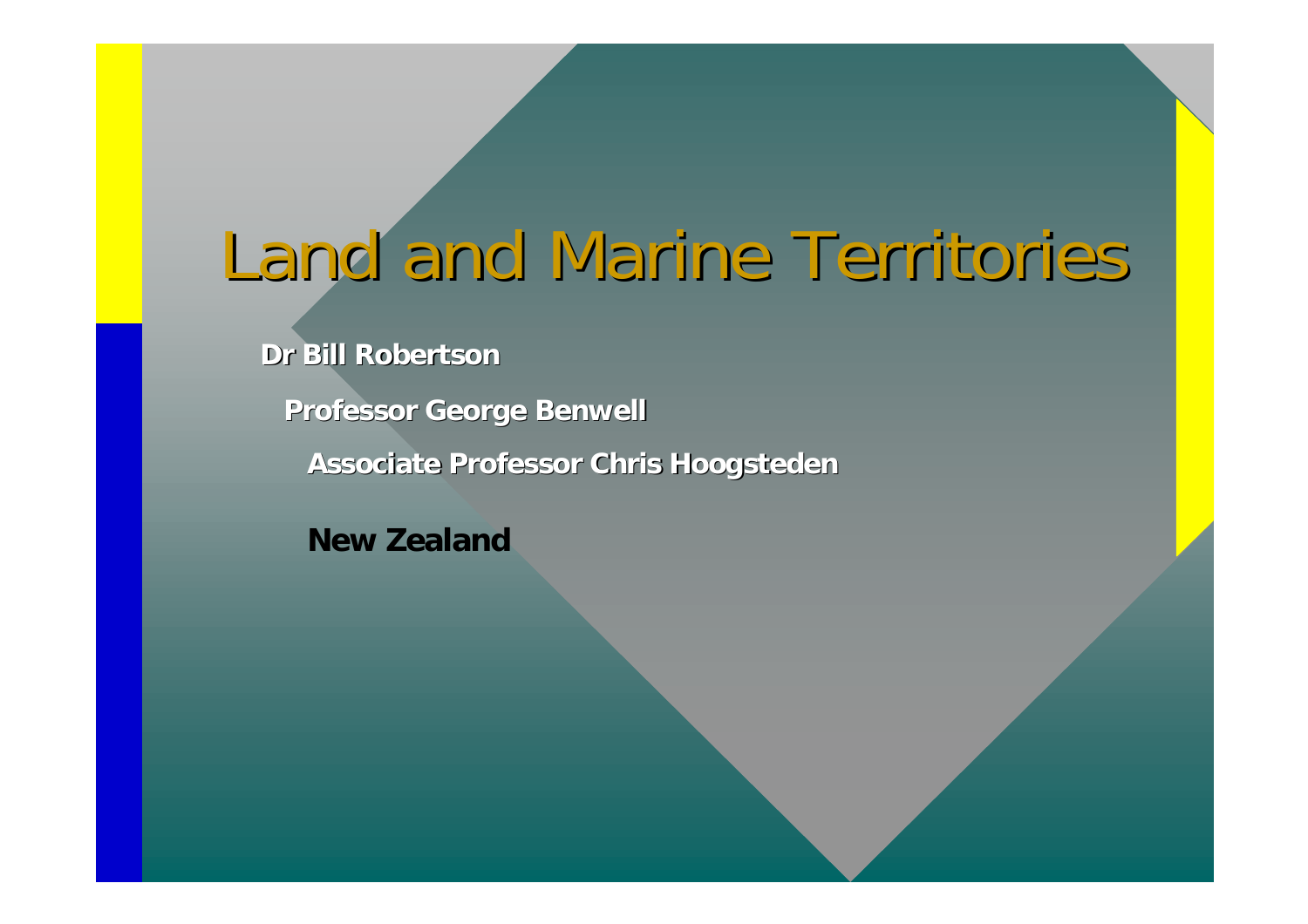#### Introduction Introduction

Nations will need to accept the challenge and display intent to administer the ocean expanses that will be afforded under UNCLOS.

These responsibilities should be undertaken using an appropriate management framework and in a sustainable manner.

**26th October 1999**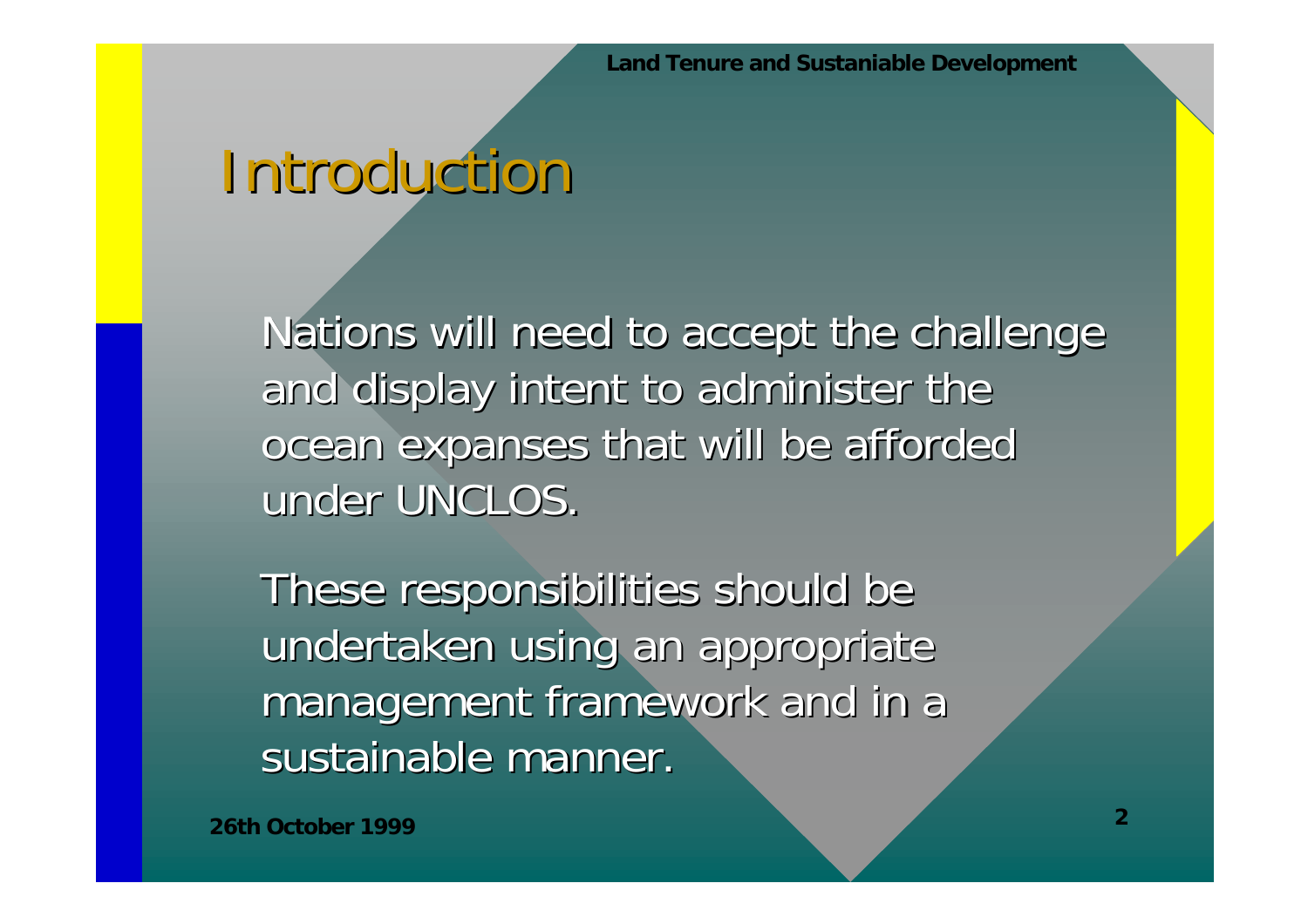#### The New Zealand Context

- Territorial seas are 20 x land area.
- Resource for national economic benefit.
- Currently ad hoc sectorial solutions.
- $\bigcirc$ · Individual Transferable Quota (ITQ).
- Outer boundary defined within 6 yrs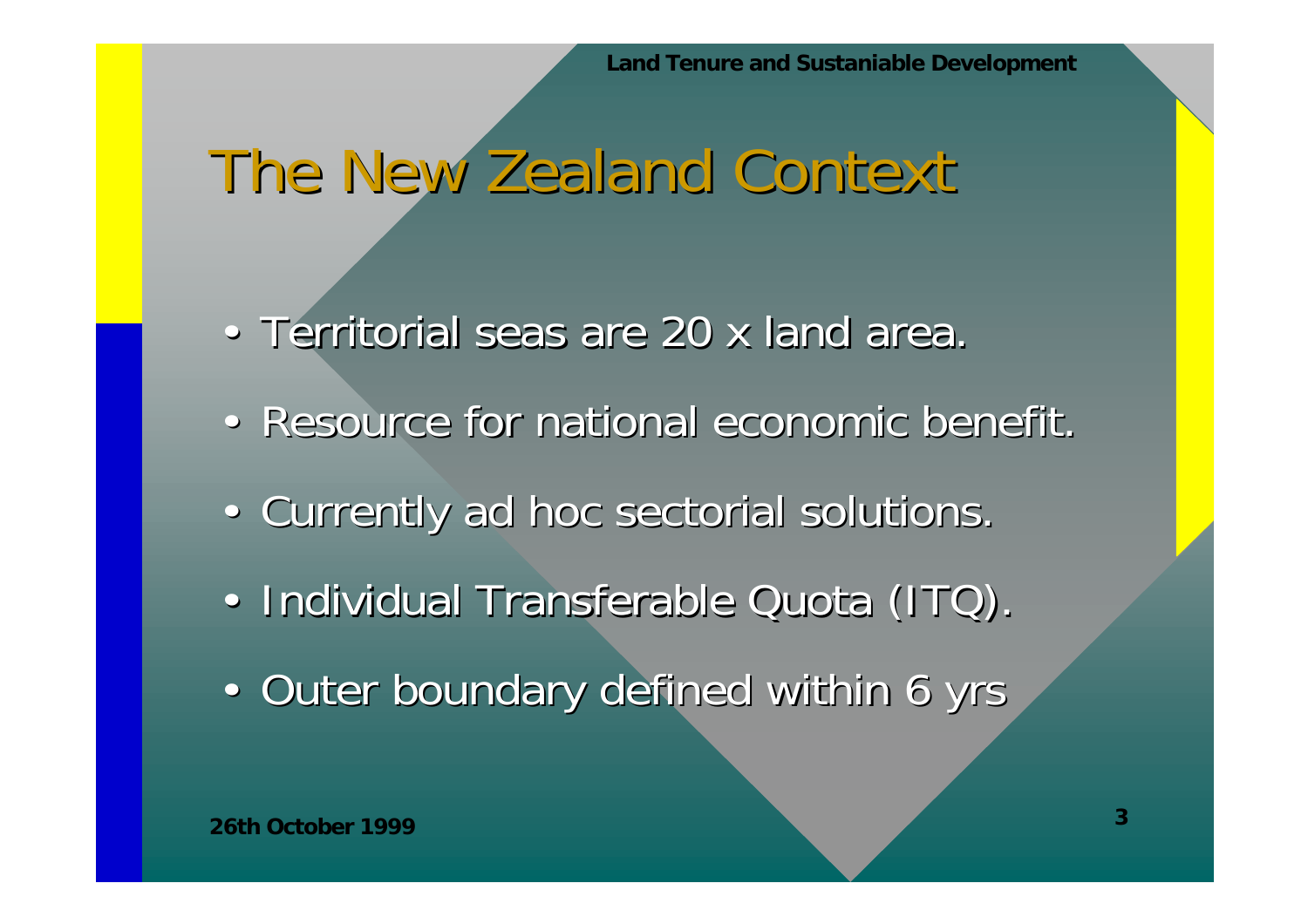# Managing New Challenges

- New management and resource infrastructures are required.
- With further research ITQ may be a way but inventory knowledge is vital.
- ITQ excludes the small "players".
- $\bullet$ • Traditional Resource Rights (TRR) are near shore but maybe far reaching.

**26th October 1999**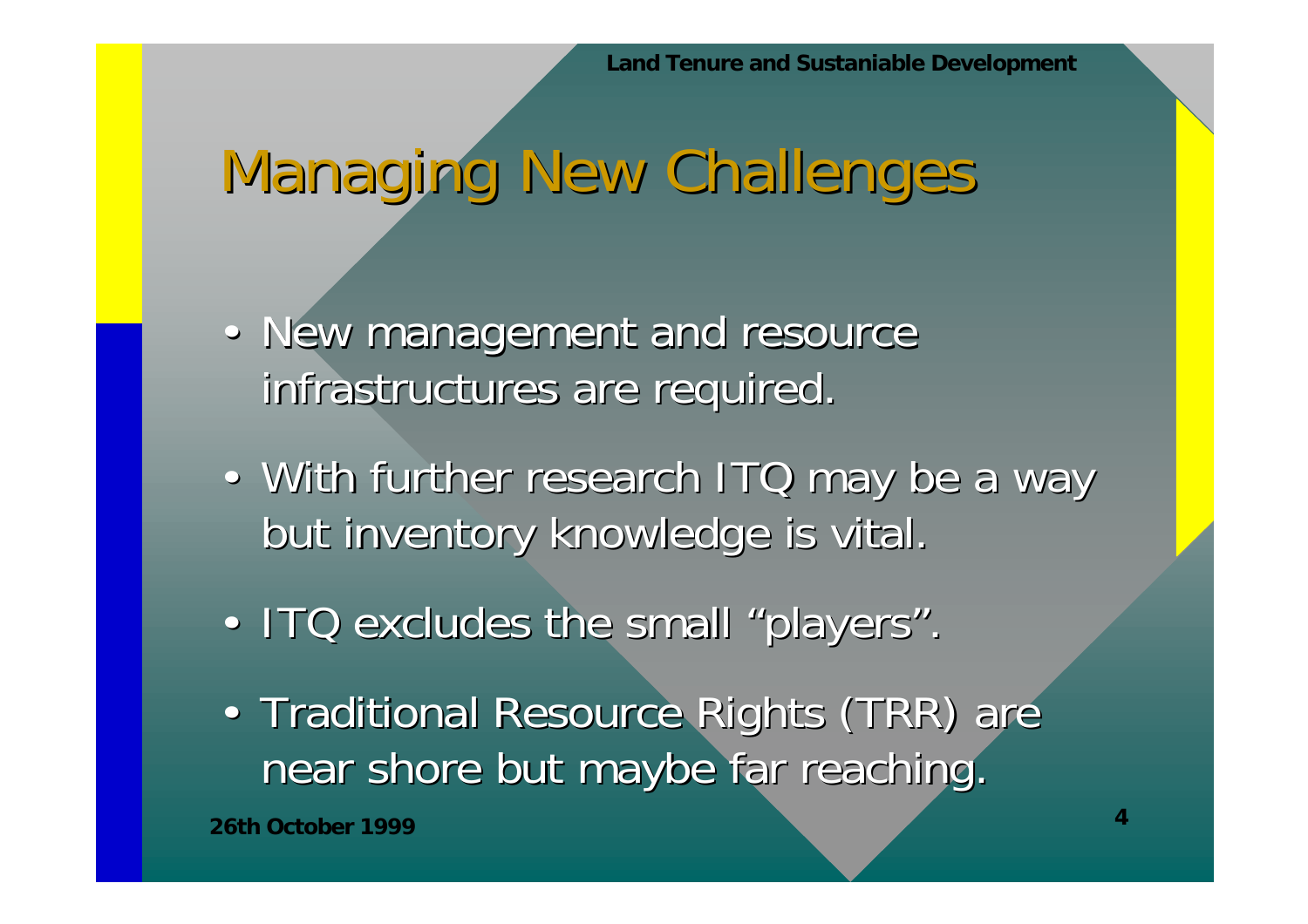# Managing New Challenges

- TRR is in its infancy with a fresh bundle of rights.
- New, responsible and effective governance.
- What evidence of "good" governance should the UN expect of governments claiming territorial oceans?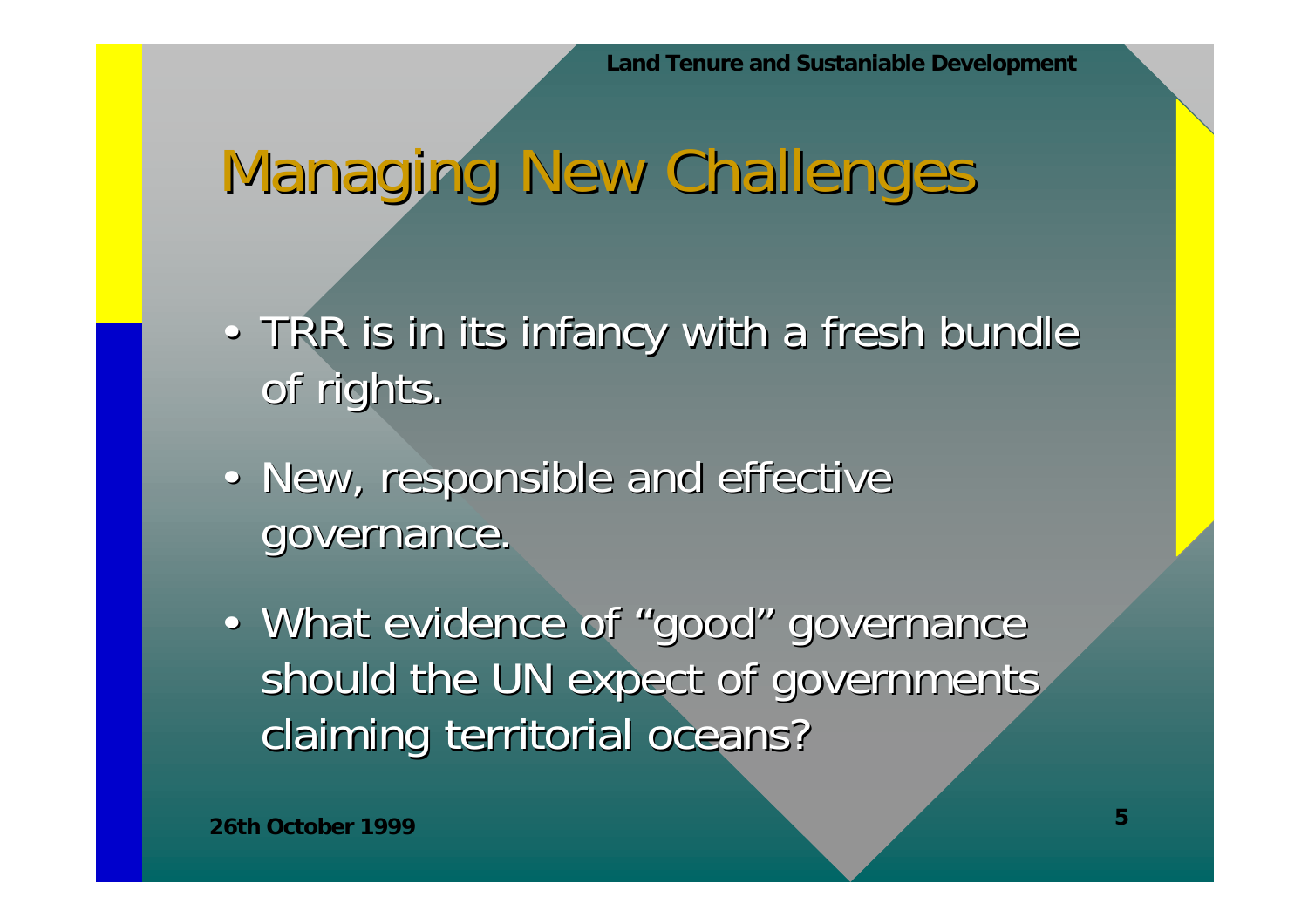## Sustainability

- Present and future generations. (The Brundtland Report)
- How can a marine spatial infrastructure be developed to serve the diverse community of interests and reponsibilites for resources that are mostly unseen and geographically mobile?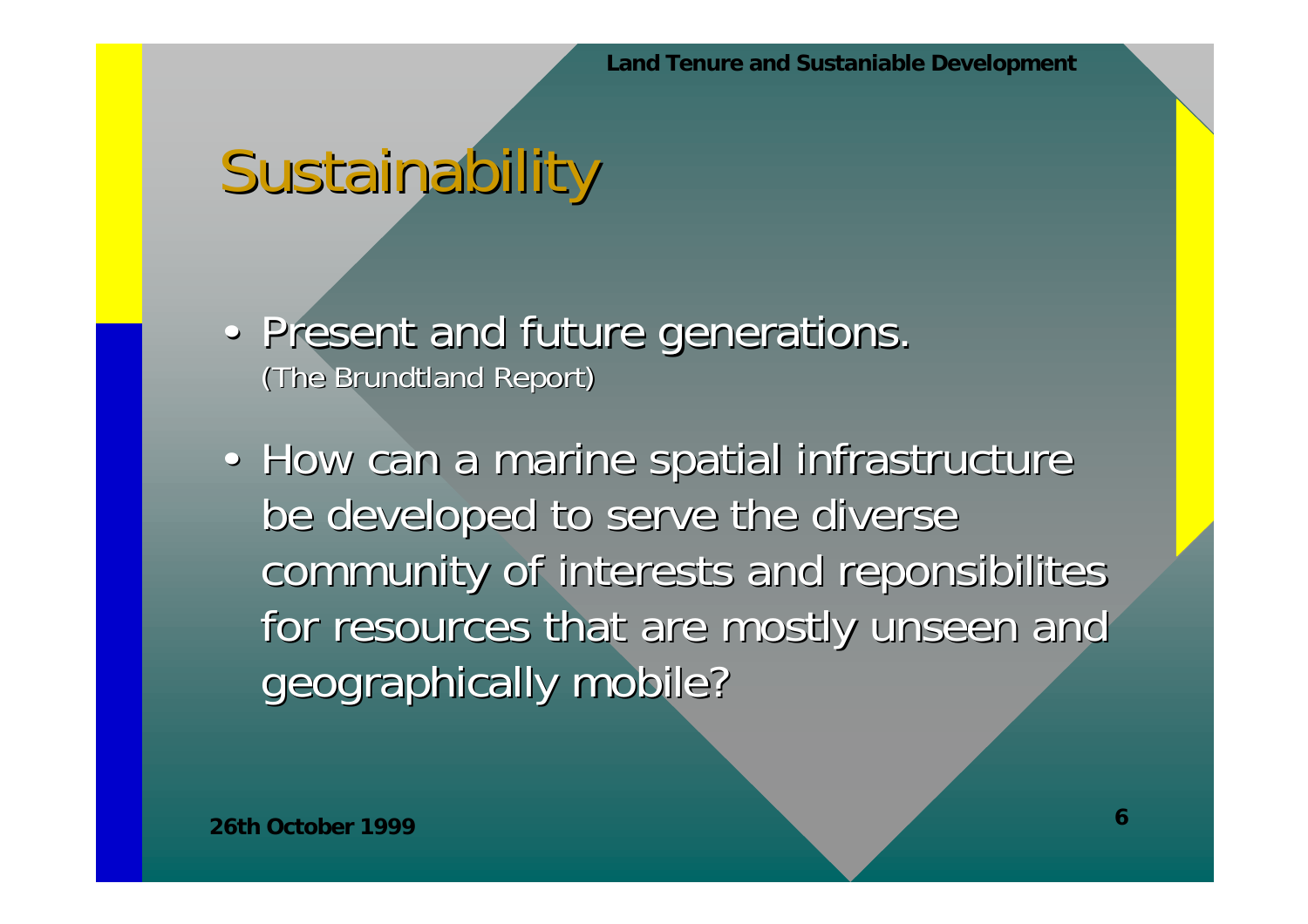## Sustainability

- Harvesting must be logged in position  $(x,y,z)$ , time and extent.
- How can governance and marine resource management achieve an acceptable level of integrity? acceptable level of integrity?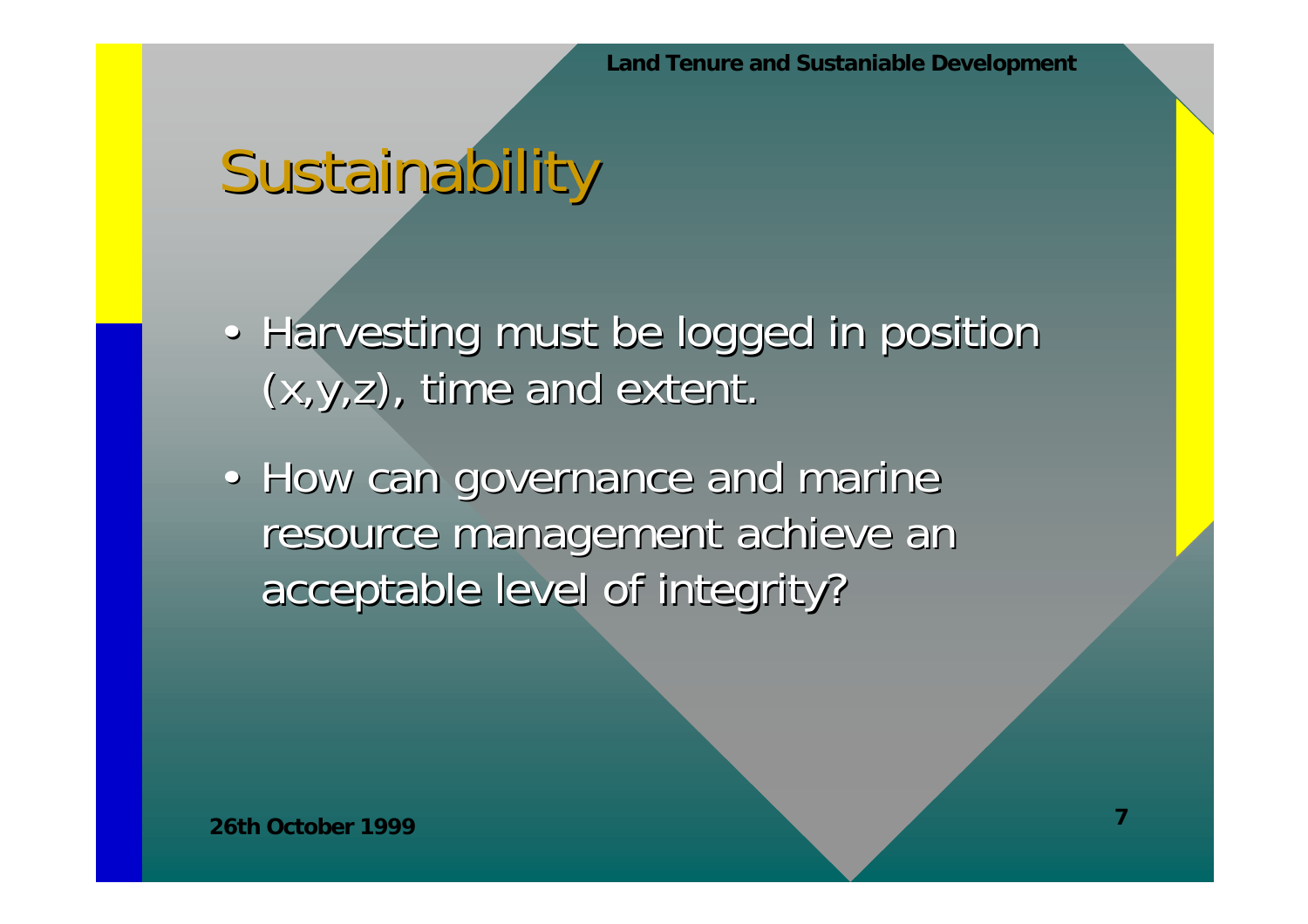## Options for the future

- Sustainability before ownership, not use.
- Central planning is required and international cooperation is essential.
- Transboundary management is imperative.
- Local implementation is unlikely.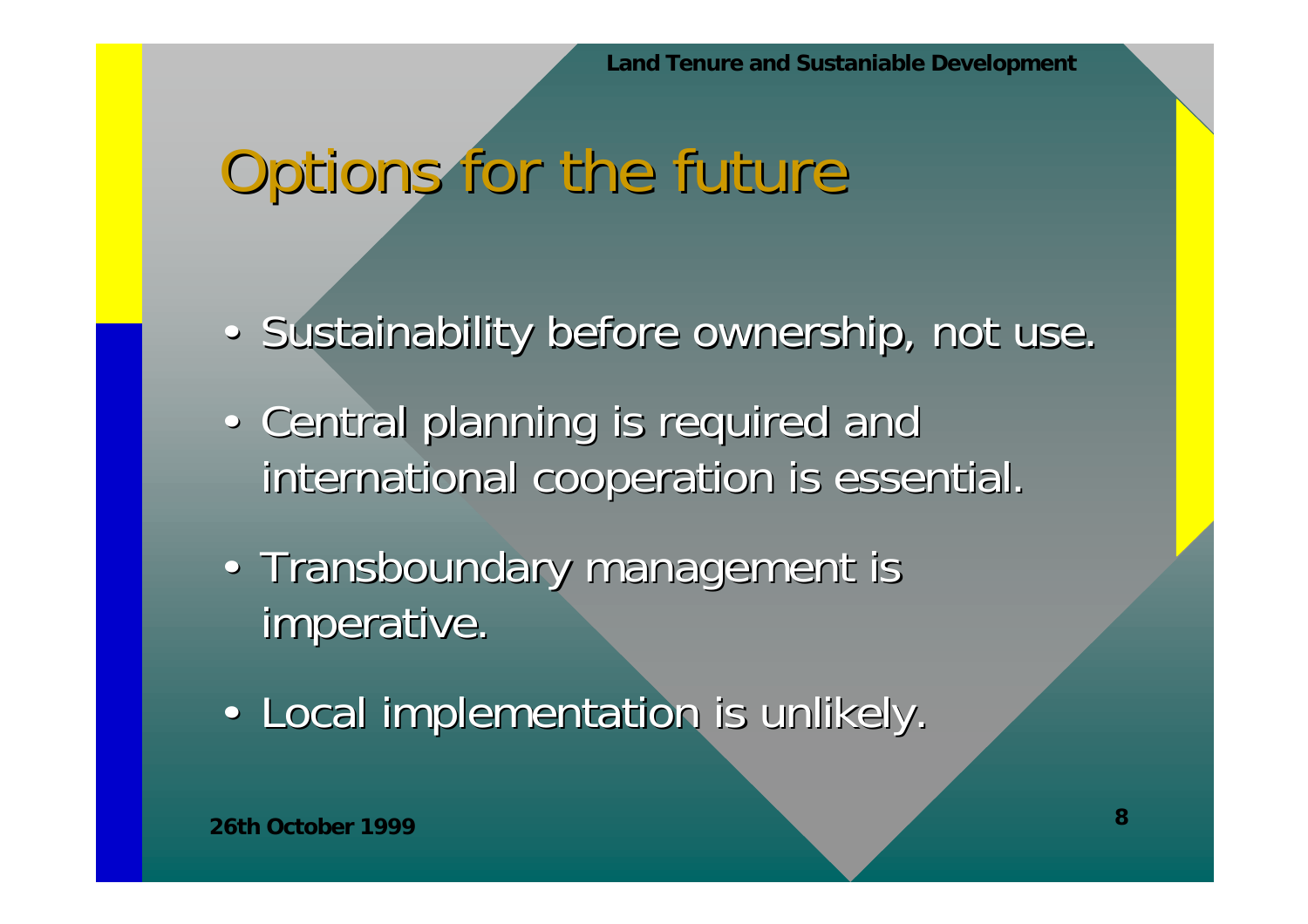#### Options for the future

- Extrapolation from land tenure systems may be folly.
- Flexible bundles of rights can evolve.
- Ministry of Ocean Administration makes all sectors accountable and takes responsibility for the new area and the interconnections.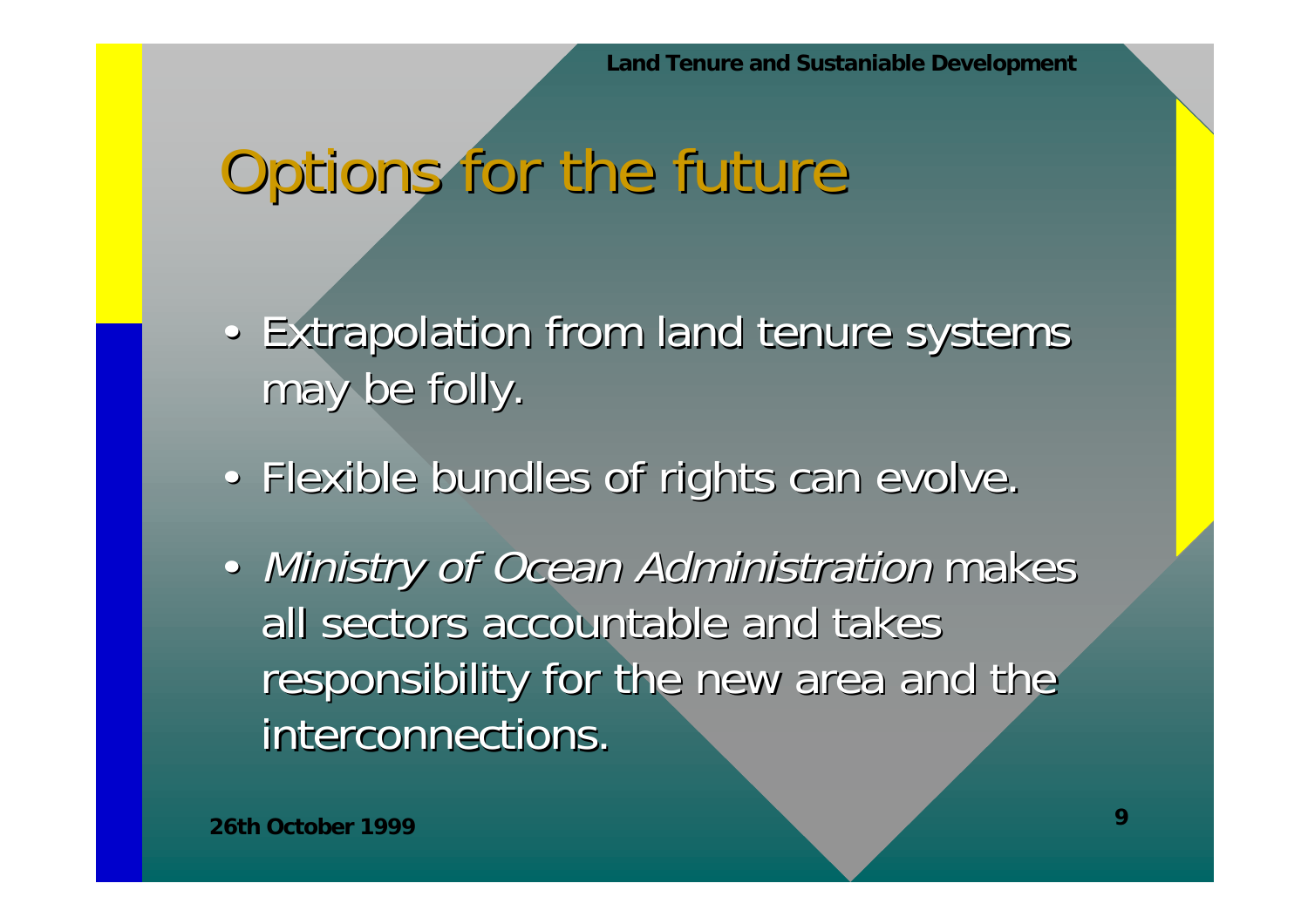#### **Close** and Pose

- The opportunities are unlimited.
- The responsibilities are numerous.
- The resources are unknown.
- The infrastructure is absent.
- Sustainability and good governance are the challenges.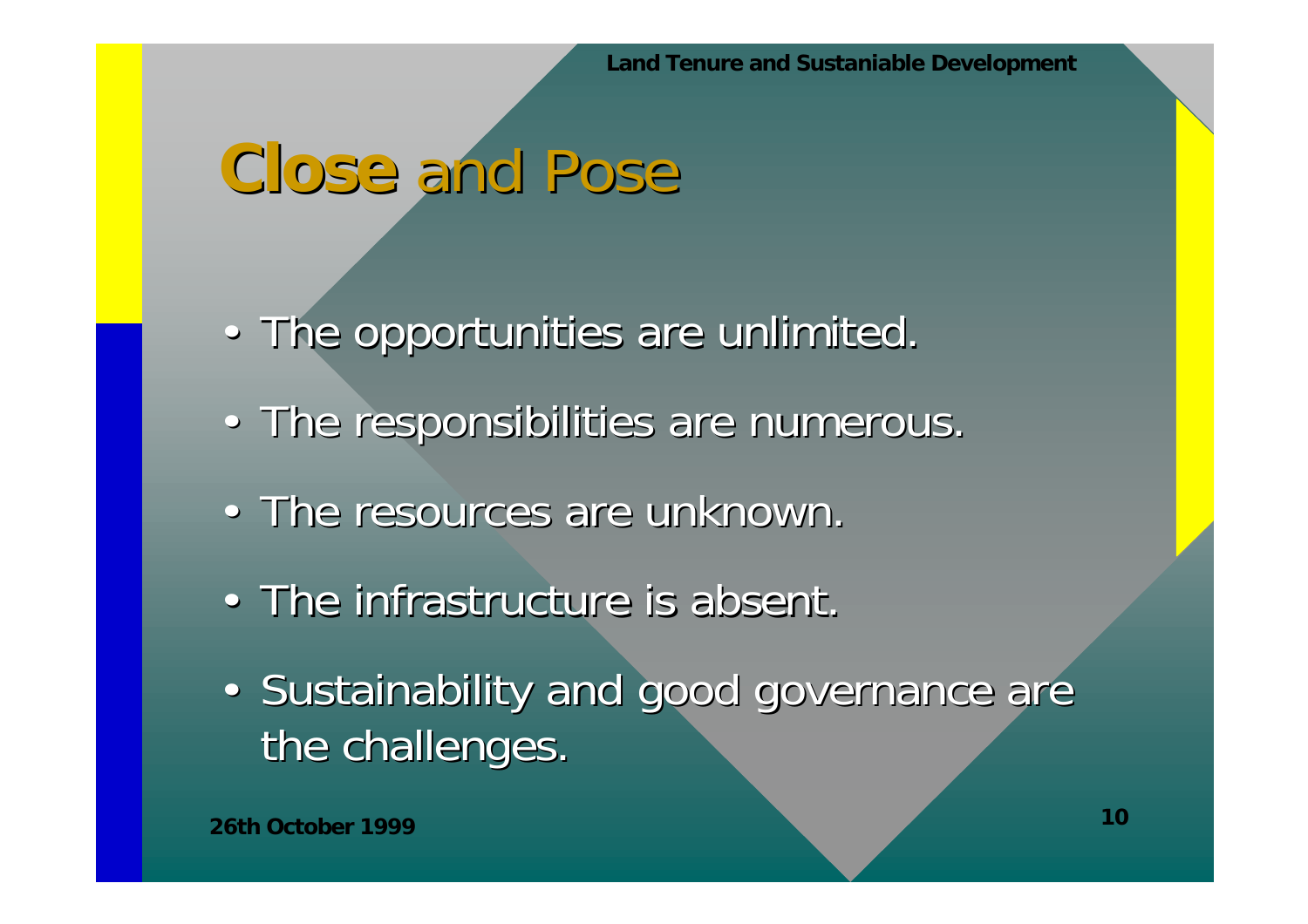#### Close and Pose

- For the mythical Pacific Islands of Moanatapu.
- Will it trade its carbon rights for cash?
- Do other indigenous people already have sovereignty?
- As a small nation can it afford the obligations?

**26th October 1999**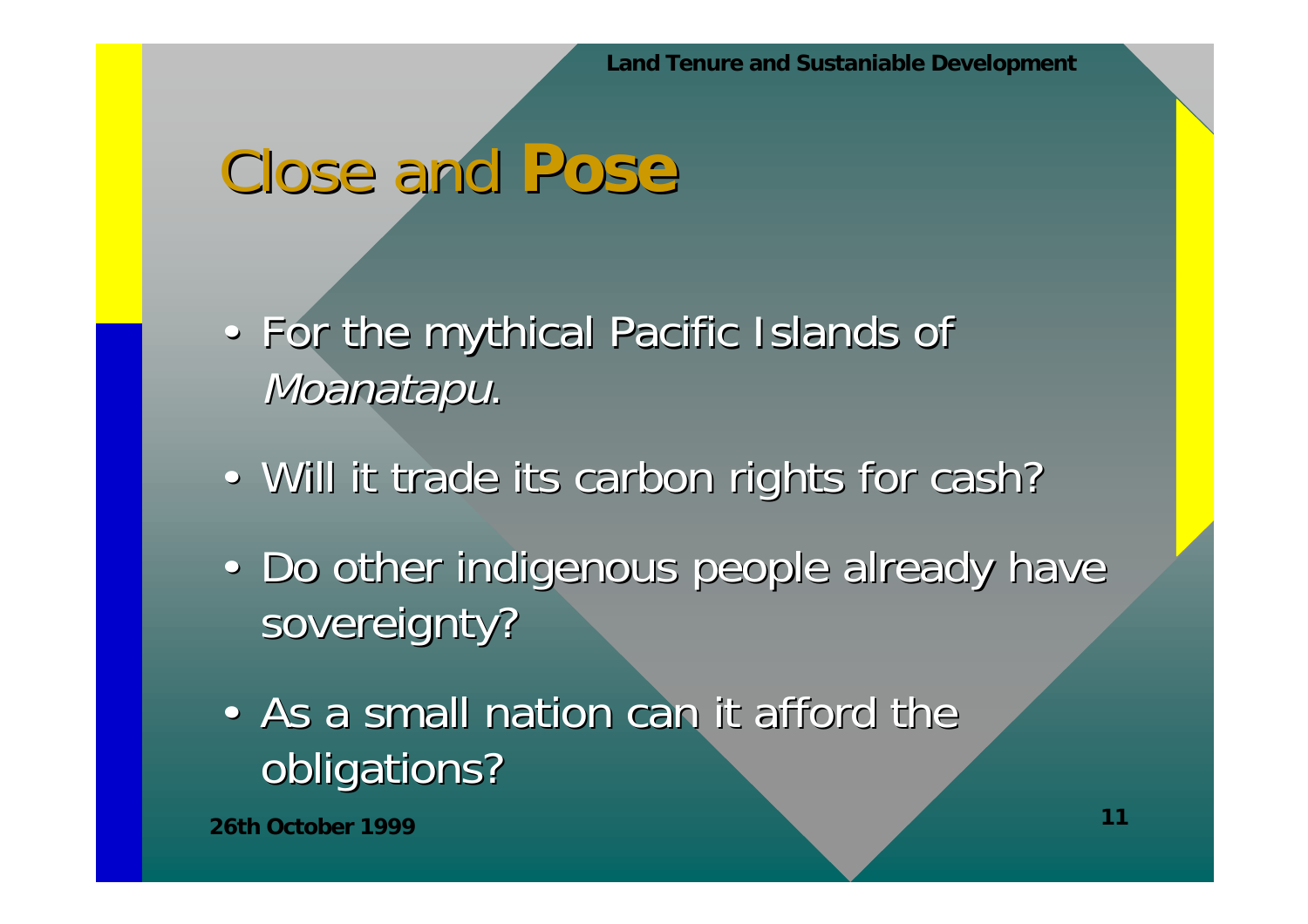#### and **Pose** a more

- As a small island nation can it protect its UNCLOS oceans from encroachment?
- Could it transfer its ownership to the UN?
- What compensations do landlocked nations receive?
- Thanks to Bill and Chris.